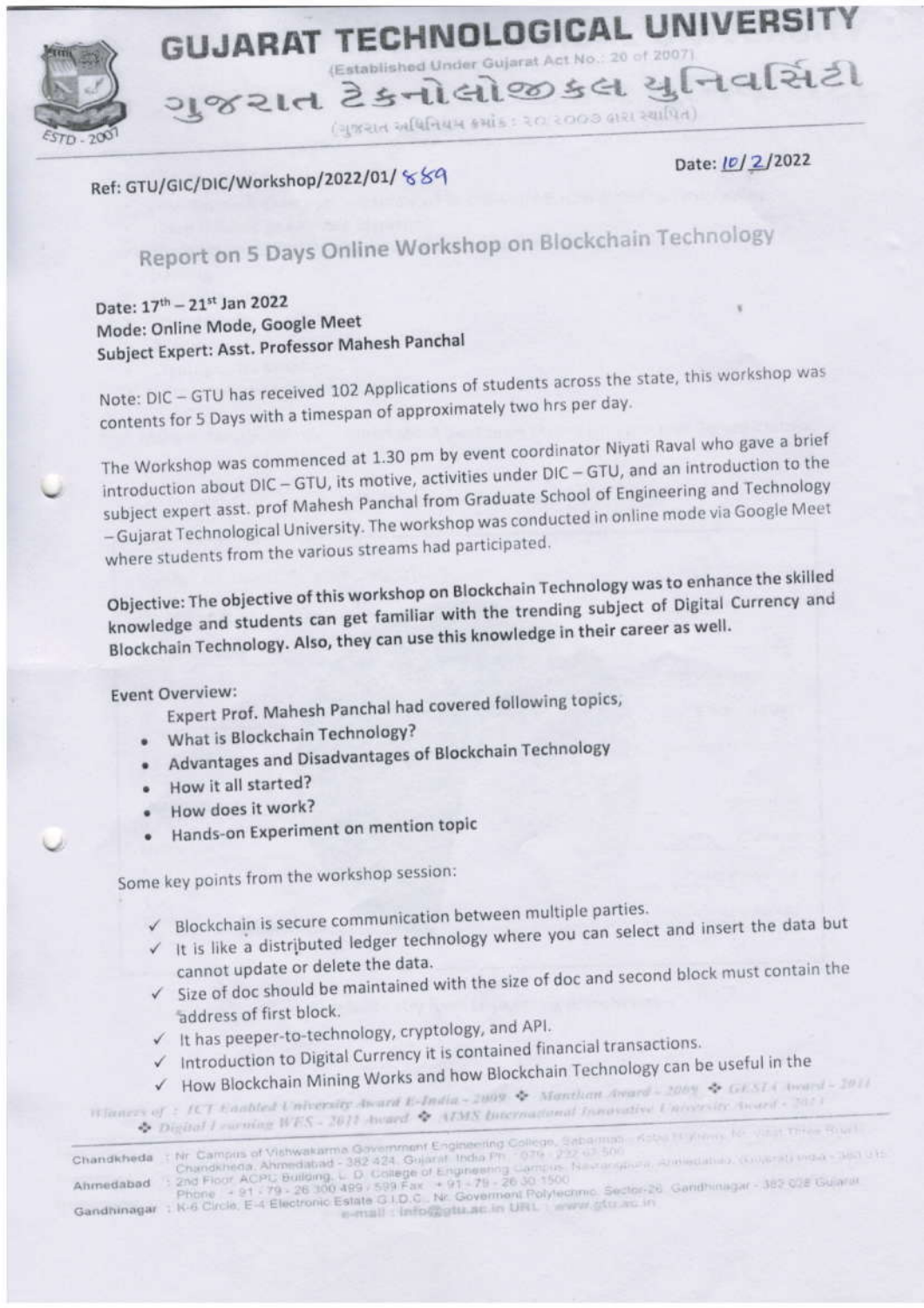

various sectors.

- How Bitcoin & Ethereum is introduced to the world & how digital currency works.
- There is Public and Private Blockchain
- There are some important aspects of Blockchain Technology:
- Hashing  $\bullet$
- Digital Signature  $\bullet$
- Cryptography  $\bullet$
- Bitcoin  $\bullet$
- Cryptographic problem
- Encryption and types of Cyphers.

Prof. Mahesh Panchal also gave a Brief about Blockchain Mining with practical Demonstration.



## **Received entry form Engineering Branches**

Winners of : ICT Laubled University Award E-Doute - 2009 & Manthan Journe - 2009 & GESTA Award - 2011 Digital Learning WES - 2011 Award & AIMS International Internative University Award - 2013

| Chandkheda  | - Nr. Campus of Vishwakarma Government Engineering College, Sabarmati - Koba Highway, Nr. Visat Three Roads,<br>Chandkheda, Ahmedabad - 382 424, Gujarat, India Ph. 079 - 232 67 500 |
|-------------|--------------------------------------------------------------------------------------------------------------------------------------------------------------------------------------|
| Ahmedabad   | : 2nd Floor, ACPC Building, L. D. College of Engineering Campus, Navrangpura, Ahmedabad, (Gujarat) India - 300:015<br>Phone: +91 - 79 - 26 300 499 / 599 Fax: +91 - 79 - 26 30 1500  |
| Gandhinagar | : K-6 Circle, E-4 Electronic Estate G.I.D.C., Nr. Governent Polytechnic, Sector-26, Gandhinagar - 382 028 C., Turk<br>e-mail : info@gtu.ac.in URL : www.gtu.ac.in                    |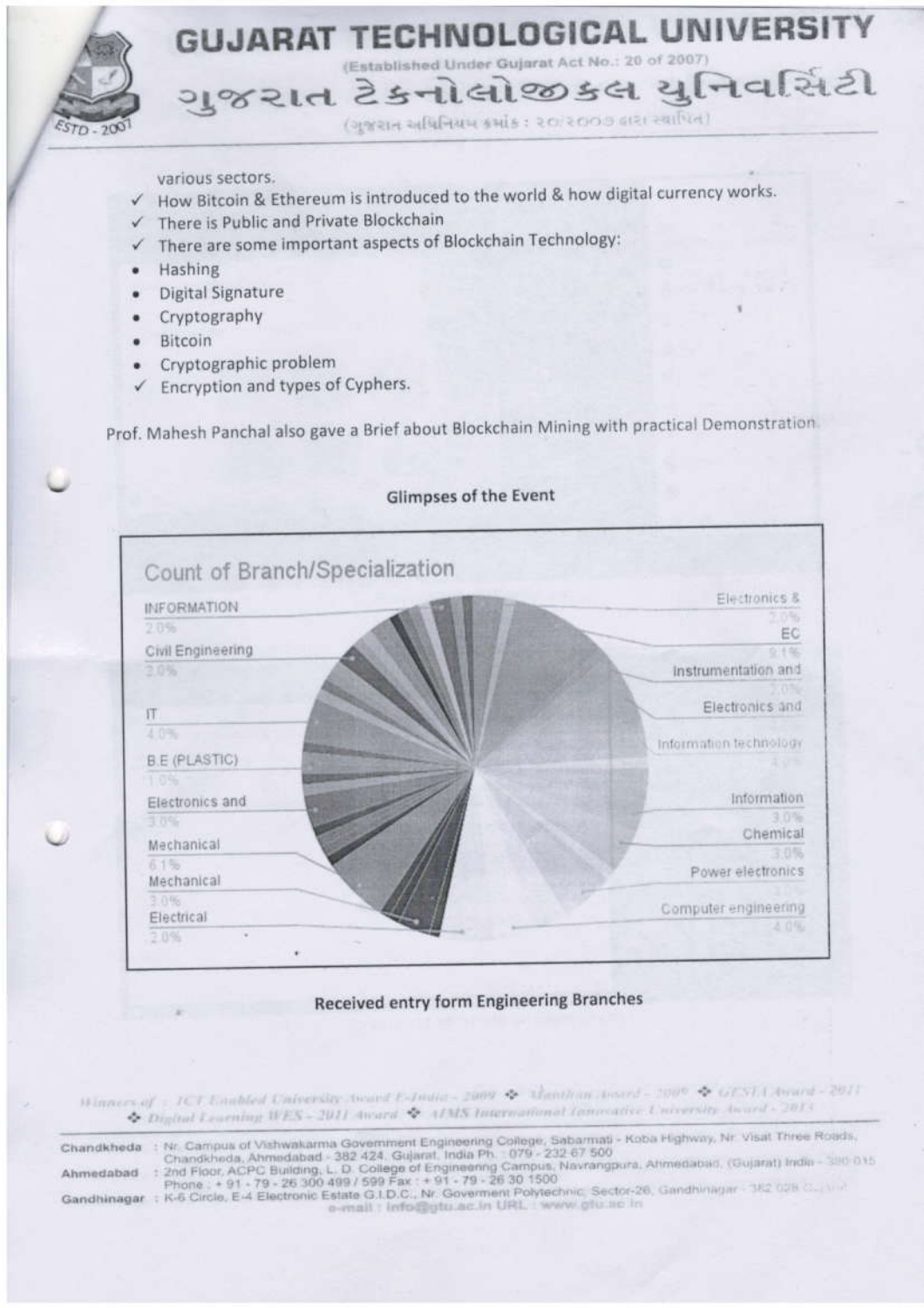

Screenshot of Workshop



Winners of: ICT Caabled University Award E-India - 2009 \* Manthan Award - 2009 \* GESIA Award - 2011 Digital Learning WES - 2011 Award & AIMS International Innovative University Award - 2813